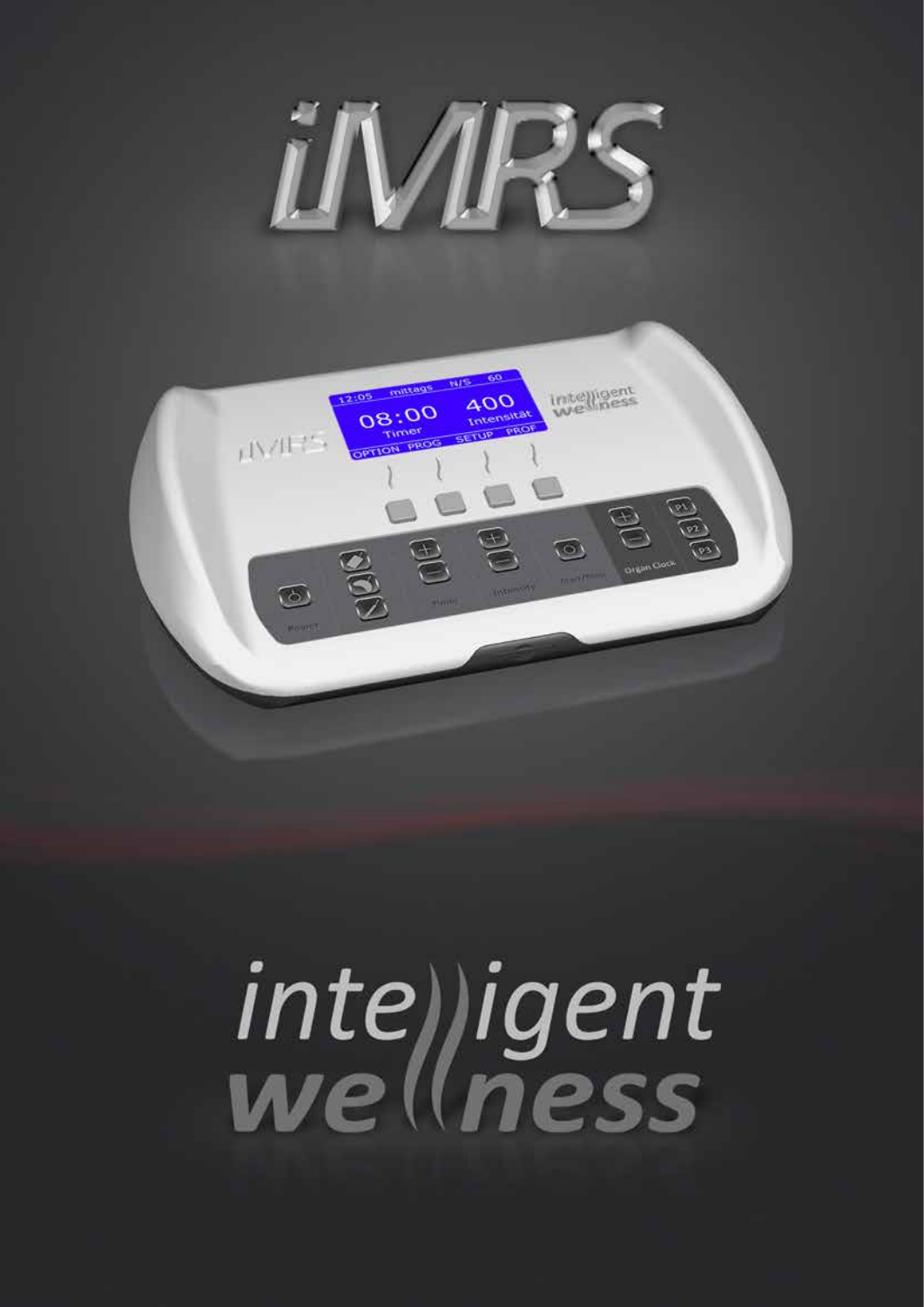## **An ancient science re-discovered**

#### Over 4,000 years of use and experience

Magnetic field therapy is one of the world's oldest forms of healing. It was at the center of the medical philosophy and practice of the Ancient Greeks, Romans, Egyptians and South American Indians. The medieval Swiss alchemist, physician and astronomer, Paracelsus, documented the efficacy of magnetic fields in the 1500's. He is still regarded as the first pioneer of modern magnetic field therapy. In the 20th Century, the first clinical studies were conducted in Russia and Japan, followed by groundbreaking in Germany by Professors Lechner and Ascherl. Today, like other age-old therapies such as acupuncture and homeopathy, magnetic field therapy is enjoying a true renaissance in the world of complementary and alternative medicine.



#### Not all magnetic fields are the same



The latest insights gathered through scientific and medical research show that not every type of magnetic field is effective in promoting optimal health in living organisms.

It is now known that pulsating oscillations that mimic the vibrations of the Earth's own magnetic field can benefit every cell of our body, as long as they have the correct intensity, information content and resonance characteristics. How? By recharging our current conducting cell membranes through precisely regulated electromagnetic fields. When all the body's cells are simultaneously stimulated with natural, resonant electromagnetic vibrations, cell vitality increases, metabolism is enhanced and total body energy is improved. This is the power of intelligent magnetic resonance stimulation (iMRS)

## Cutting-edge technology, sleek design, elegant simplicity

Swiss Bionic Solutions' highly effective core MRS technology is used in more home-use systems than any other in the world. Offering the same uncompromising German-engineered quality and reliability the iMRS sets a new industry standard for in-home efficacy, aesthetics, ergonomic comfort and user-friendliness.

**"In my view, energy is humanity's greatest divine gift."** Wilhelm von Humboldt (1767-1835), Prussian philosopher, linguist and statesman

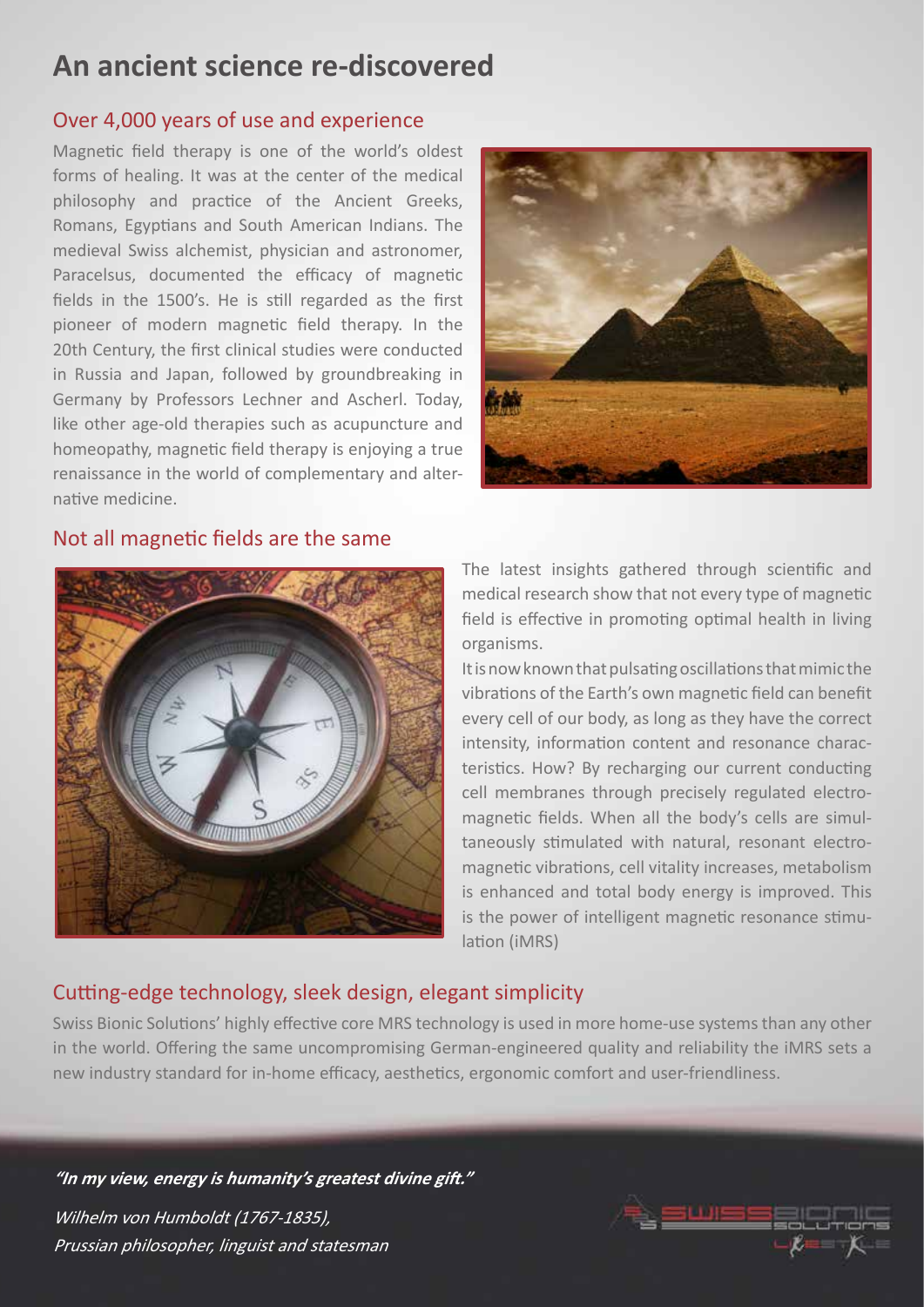# **Improve wellbeing with pulsating electromagnetic fields (PEMF)**

## In every area of life, benefit from the power of Magnetic-Resonance-Stimulation

iMRS systems can be tailored to your individual health and wellness needs, providing a wide variety of applications for the maintenance of your personal wellbeing and health.







#### For Your Business Life:

- $\blacksquare$  to maximize your mental clarity, focus and productivity
- for efficient 8 24 minute work breaks, providing essential renewal in the midst of your projects requiring heavy concentration
- $\blacksquare$  for healthy on-the-job stress management

#### For Professional and Amateur Sports:

- $\blacksquare$  for pre-competition warm-up
- $\blacksquare$  to reduce or eliminate lost training days due to illness
- $\blacksquare$  for rapid post-exercise recovery after strenuous workouts
- $\blacksquare$  to support faster rehabilitation for injuries



## For Older People:

- to improve mobility
- $\blacksquare$  to increase energy, vitality and strength
- $\blacksquare$  to provide metabolic support for bed-bound people
- to optimize physical and psychological balance



## For Wellness and Anti-Aging:

- to improve circulation and immune system function
- $\blacksquare$  to activate cellular metabolism and repair
- to aid relaxation and detoxification
- $\blacksquare$  to provide optimal overall vitality



**"Health isn't everything, but without health, everything is nothing."**

Arthur Schopenhauer (1788-1860), German Philosopher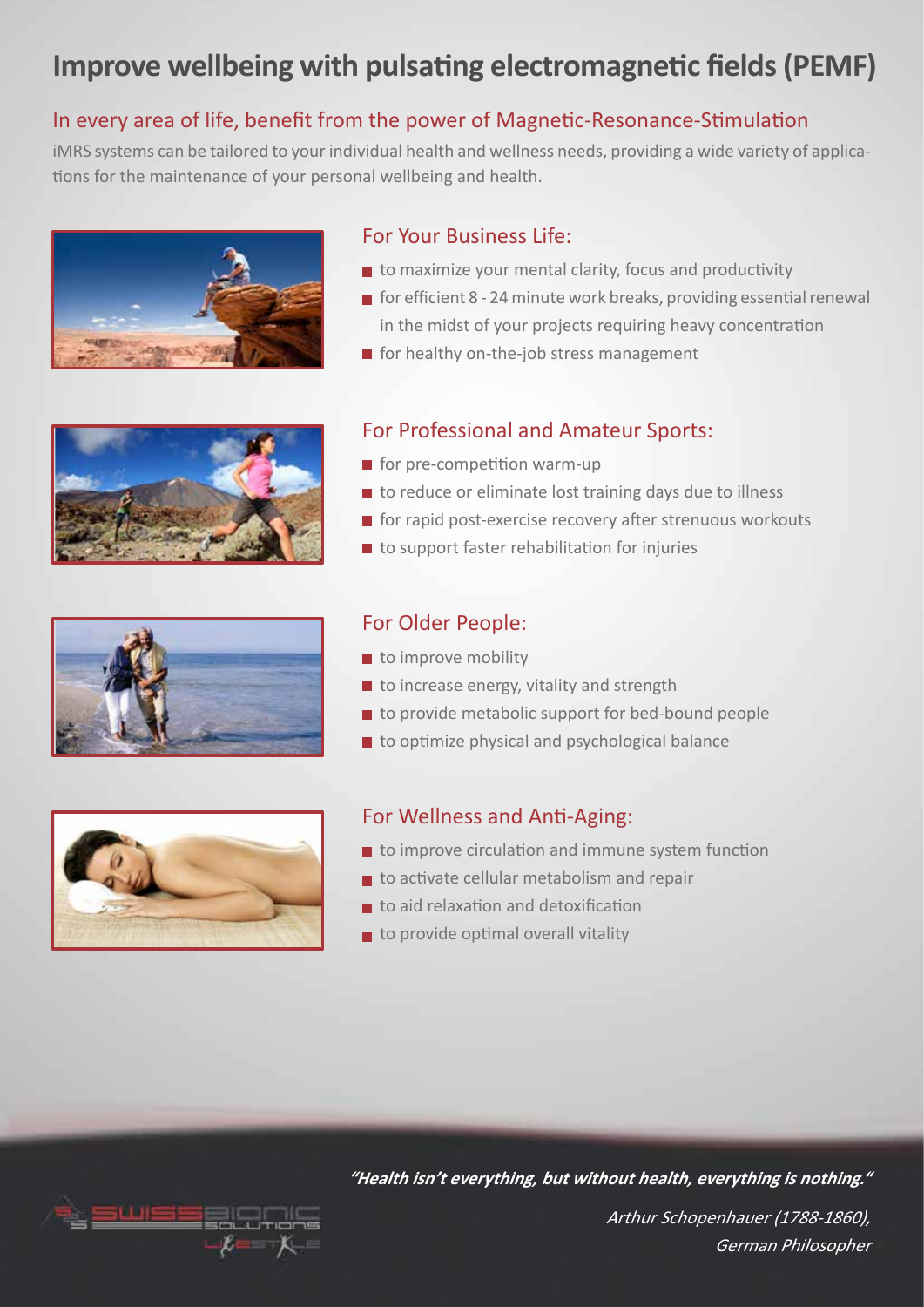# **iMRS Systems**

Pulsed Electro Magnetic Field (PEMF) - Devices for home use are on the market for nearly two decades. Swiss Bionic Solutions®, the only company worldwide with its own research-, engineeringdevelopment- and manufacturing chain is the world market leader with the legendary MRS 2000+ product series for more than 15 years. 400.000 users worldwide benefit already from the various positive effects of an electromagnetic field application.



The brand new iMRS-Series is the result of 20 years of experience in energy medicine as well as the essence of more than 3,65 billion single applications worldwide with our low-pulsed electromagnetic field devices MRS 2000+ HOME and MED. For the first time in history, a PEMF-Device for home use offers a whole range of additional options (iSLRS, iGUIDE), provided with a modular SD-Card System, and the ability to "listen" to its user during an application (iMORE-technology) and adjust its patterns.

# **iMRS Packages**

## Wellfit:

Includes Control Unit, Power Plug, Owner's Manual, build- in Music Player, Two (2) Applicators: Whole Body Mat and Pad, SD Card for basic home settings up to 200.

## Complete:

Includes Control Unit, Power Plug, Owner's Manual, build-in Music Player, Three (3) Applicators: Whole Body Mat, Pad and Probe, SD Card for complete wellness settings up to 400.

#### Professional:

Includes Control Unit, Power Plug, Owner's Manual, build-in Music Player, Three (3) Applicators: Whole Body Mat, Pad and Probe, SD Card for complete wellness settings up to 400, and featuring:

- **iGUIDE:** a virtual database with more than 3000 pre- rogrammed settings for all three applicators
- **Adjustable timer** for sessions lasting from 2-60 minutes



**" Look deep into nature and you will understand everything better."**

Albert Einstein (1879-1955) German physicist, philosopher and author

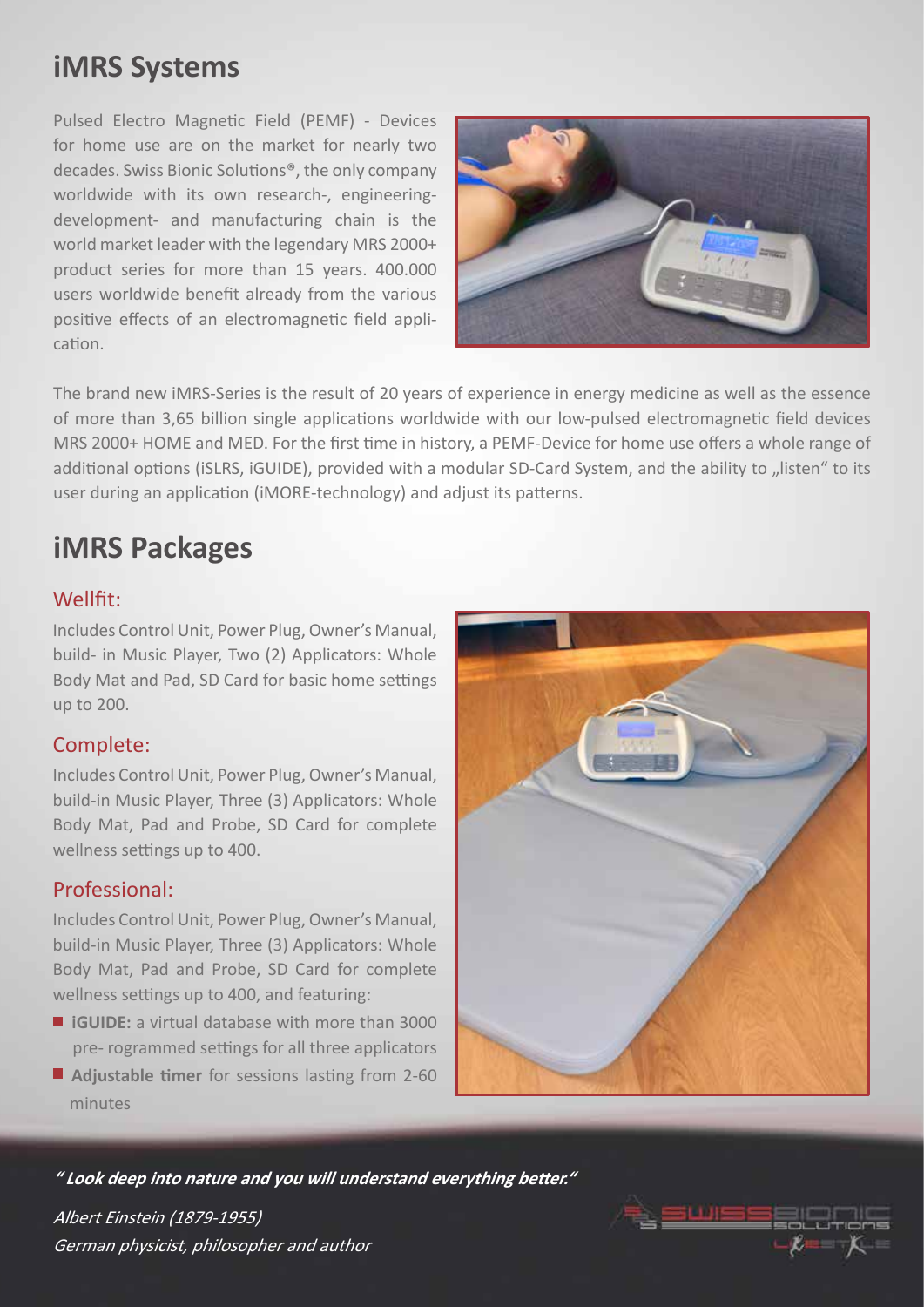## **Applicators**



#### Whole Body Applicator

The iMRS whole body applicator uses 3 pairs of coils to deliver the electromagnetic pulsations to the entire body simultaneously. It automatically incorporates variances in the circadian rhythms of the human body with 4 different programs depending on the time of day the iMRS is used (Chinese Organ Clock). The whole body applicator is used to enhance circulatory effects and oxygen delivery, for improving energy, stamina and sleep, and for overall wellness. The whole body applicator generates a sawtooth electromagnetic waveform.



#### Local Pad Applicator

The pad applicator uses 1 pair of coils with an equal number of copper windings in each coil to generate two symmetrical electromagnetic field contours. It is commonly used to release tension in headaches and in the neck, shoulders, and lower back, to reduce muscle soreness after strenuous exercise or injury, and to support the lungs, pancreas, kidneys, liver, digestive tract and lower abdominal organs. The pad applicator can be used to assist in the relief of pain and discomfort in tendinitis, arthritis, plantar fascitis, bursitis and myofascitis.



#### Local Probe Applicator

The probe applicator is able to convert electrical impulses to the highest average peak intensity delivered by the iMRS - 300 microTesla. The whole body applicator and the pad applicator have a maximum average output of 45 microTesla. The probe is useful in concentrating a more intense square wave to smaller areas of the body; for example, the joints of the hand and feet, the sinuses, and the TMJ (jaw joint).



**" The part can never be well unless the whole is well."**

Plato Greek Philosopher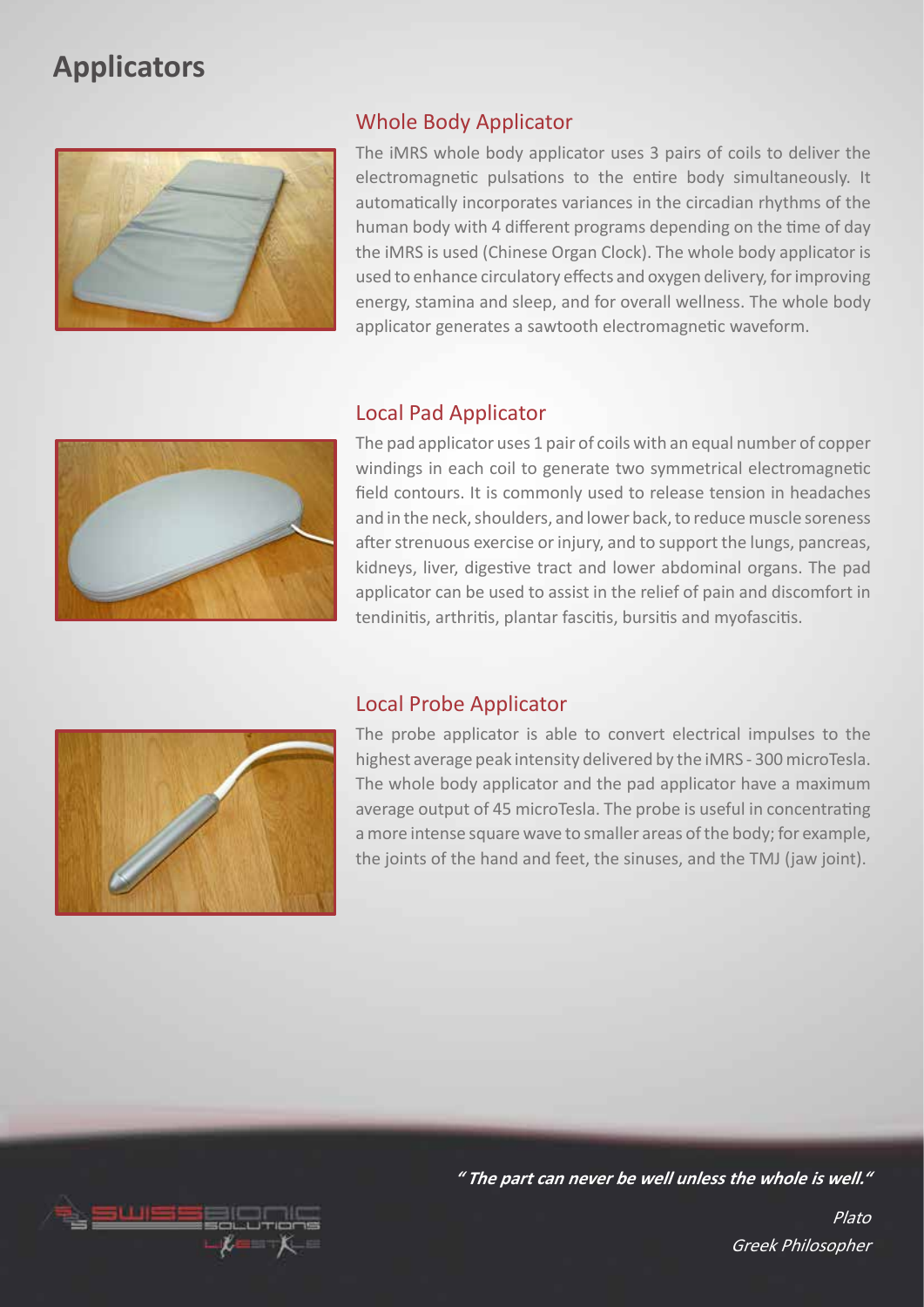## **iMORE**

iMORE (= interactive MOnitoring and REgulation) system is advanced technology that enables the iMRS to "listen" to your body during your daily sessions on the iMRS. By monitoring your heart rate variability iMORE adjusts iMRS- signals to dynamically support optimal balance of your body's regulatory systems.

Studies have shown that heart rate variability (HRV) is reliable predictor of overall health and longevity. Improving your HRV means a stronger ability to handle stress, a lower risk of life-threatening heart disease, and a longer, healthier life. Through iMORE every iMRS system has the built-in ability to evaluate and over time to enhance your HRV.





The Autonomic Nervous System (ANS) is the division of the nervous system that regulates the heart, the digestive system, and the glands (endocrine system). The ANS has two divisions: the sympathetic division, responsible for survival (e.g., "fight, flight and fright"); and the parasympathetic division, responsible for healing and regeneration (e.g., the "rest and digest" system).

It is well known that the autonomic response is the first human response to any physical or psychological stimulus, including disease and injury. Furthermore autonomic dysfunction, as measured by impaired HRV response, represents a compromised ability for the body to recover. Improving HRV over time means your body's cells and regulatory systems are progressing towards maximum strength and vitality. In short, your body's ability to repair is improved. And that is what true health and wellness is all about!

*" The best way to predict the future is to invent it"* Alan Kay American Computer Scientist

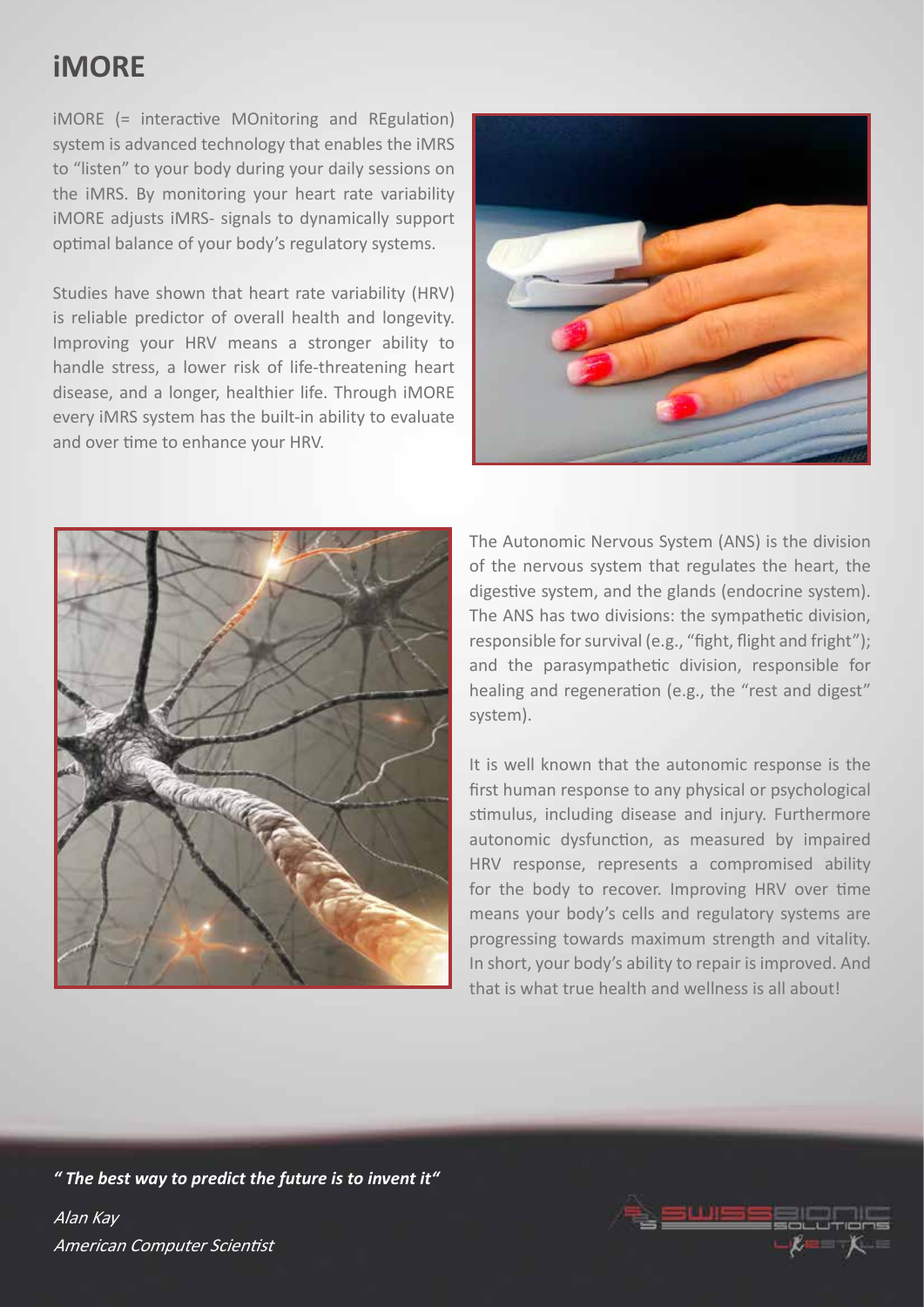# **iSLRS**



Our fast-paced lives are becoming ever more demanding and complicated. For many it is only a matter of time before the signs of fatigue, pressure and stress begin to take their toll. Prescription and illicit drug use for depression, anxiety and insomnia are at an all-time high. At Swiss Bionic Solutions we have an innovative and powerful alternative: the iSLRS.

The iSLRS, an integrated Sound & Light Relaxation System, can best be described as a "spa for your brain." It works seamlessly with your iMRS to melt away stress, improve oxygen circulation to your brain, deepen your ability to enjoy relaxation, restorative sleep and to naturally improve emotional balance without drugs or side effects.

Used regularly independently or in conjunction with the iMRS whole body mat applicator, the iSLRS is the perfect antidote for a modern culture that incessantly bombards us with more and more, faster and faster. While every cell of your body enjoys the oasis of rejuvenation provided by the iMRS, the iSLRS simultaneously bathes your brain with the rest and renewal it needs to return to balance and equilibrium. Mental focus, clarity and productivity improve. Irritability gives way to a sense of wellbeing.

The iSLRS is plug-and-play. Simply connect the LED-goggles, headphones and SD card and begin your iMRS session as you normally would. In addition the built-in Music Player in the iMRS provides you with specially designed and anticipated wellness music, which vibrates within the natural frequency range of the brain. Masterful German engineering makes it just that easy to achieve the balance and renewal you need to thrive with optimal health.

## The iSLRS comes with the following features:

LED-Goggles with specialized multi color strobes (red, blue, green), integrated binaural headphones with adjustable volume **SLRS**  $SIRS$ 

Customized SD card for integration with your iMRS



Specially designed 4-program brain wave entrainment technology



**"Every great advance in science has issued from a new audacity of imagination"**



John Dewey (1859 - 1952) American philosopher